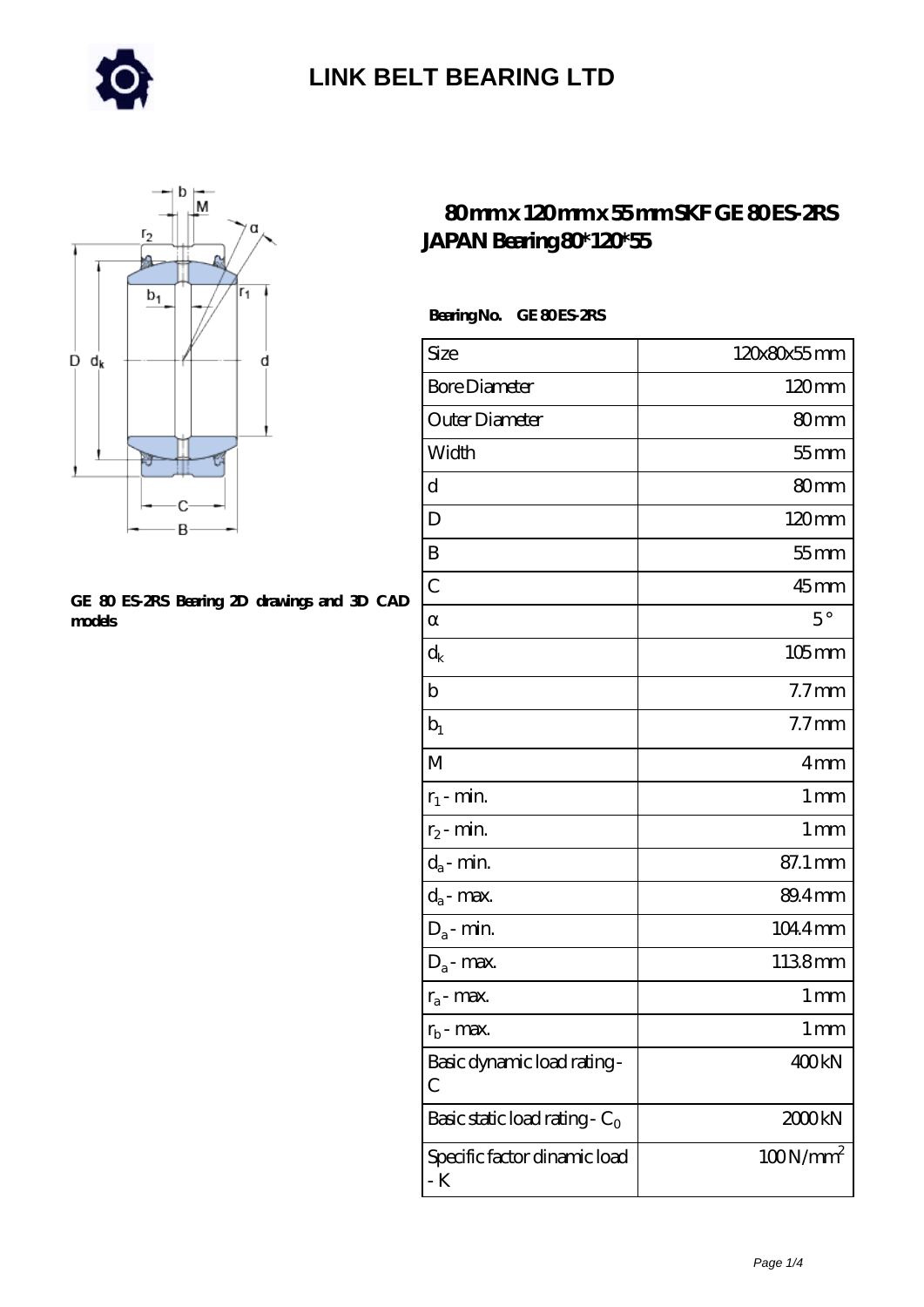

| Specific factor static load -<br>$K_{O}$ | $500N/mm^2$                                                                                                                                                                   |
|------------------------------------------|-------------------------------------------------------------------------------------------------------------------------------------------------------------------------------|
| Constant - K <sub>M</sub>                | 330                                                                                                                                                                           |
| Category                                 | Spherical Plain Bearings -<br>Radial                                                                                                                                          |
| Inventory                                | 00                                                                                                                                                                            |
| Manufacturer Name                        | <b>SKF</b>                                                                                                                                                                    |
| Minimum Buy Quantity                     | N/A                                                                                                                                                                           |
| Weight/Kilogram                          | 23                                                                                                                                                                            |
| Product Group                            | <b>BO4264</b>                                                                                                                                                                 |
| Self Aligning                            | Yes                                                                                                                                                                           |
| Rolling Element                          | Spherical Plain                                                                                                                                                               |
| Material - Outer Member                  | Steel                                                                                                                                                                         |
| Material - Ball                          | Steel                                                                                                                                                                         |
| Material - Liner                         | Not Applicable                                                                                                                                                                |
| Relubricatable                           | Yes                                                                                                                                                                           |
| Enclosure                                | 2 Seals                                                                                                                                                                       |
| <b>Other Features</b>                    | 2 Piece   Double Lip Seals  <br>Lubrication Hole and an<br>Annular Groove in Both<br>Rings                                                                                    |
| Long Description                         | <b>80MM Bore; 45MM</b><br>Housing Width; 120MM<br>Outside Diameter; Spherical<br>Plain; Steel Outer Member;<br>Steel Ball; No Liner; 55MM<br>Overall Width;<br>Relubricatable |
| Inch - Metric                            | Metric                                                                                                                                                                        |
| Category                                 | Plain Bearings Spherical<br>Radial                                                                                                                                            |
| <b>UNSPSC</b>                            | 31171515                                                                                                                                                                      |
| Harmonized Tariff Code                   | 8483308070                                                                                                                                                                    |
| Noun                                     | Bearing                                                                                                                                                                       |
| Keyword 3                                | Spherical                                                                                                                                                                     |
|                                          |                                                                                                                                                                               |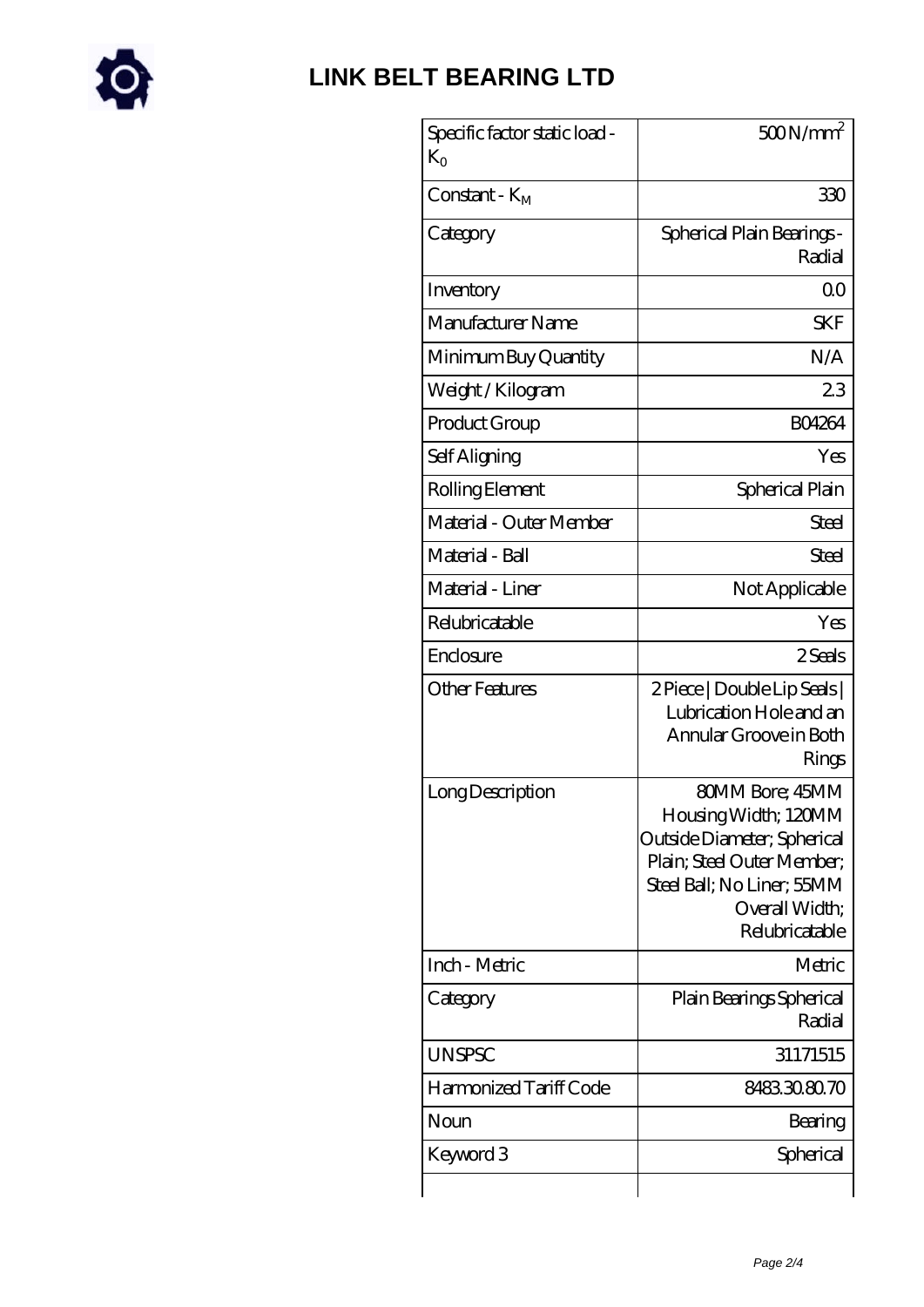

| Keyword String                                  | Plain Spherical Radial                                 |
|-------------------------------------------------|--------------------------------------------------------|
| Manufacturer URL                                | http://www.skf.com                                     |
| Manufacturer Item Number                        | GE 80ES-2RS                                            |
| Weight/LBS                                      | 5071                                                   |
| Housing Width                                   | 1.772Inch   45 Millimeter                              |
| Outside Diameter                                | 4.724 Inch   120 Millimeter                            |
| <b>Bore</b>                                     | 315Inch   80Millimeter                                 |
| Overall Width                                   | 2165Inch   55 Millimeter                               |
| bore diameter:                                  | 80 <sub>mm</sub>                                       |
| inner ring material:                            | Chrome Steel                                           |
| outside diameter:                               | 120mm                                                  |
| outer ring width:                               | $45$ <sub>mm</sub>                                     |
| misalignment angle:                             | $5^{\circ}$                                            |
| grade:                                          | Commercial/Industrial                                  |
| inner ring width:                               | $55$ mm                                                |
| radial static load capacity:                    | 2000kN                                                 |
| bearing type:                                   | Radial                                                 |
| radial dynamic load<br>capacity:                | 400 <sub>kN</sub>                                      |
| lubrication type:                               | Requires Lubrication                                   |
| operating temperature<br>range:                 | $-30$ to + 130 $^{\circ}$ C $^{\circ}$<br>$\mathbf{F}$ |
| closure type:                                   | Sealed                                                 |
| overall width:                                  | $55$ mm                                                |
| outer ring material:                            | Chrome Steel                                           |
| manufacturer upc number:                        | 7316576609473                                          |
| Lubricant                                       | Regular relubrication-<br>grease                       |
| Design (sliding contact<br>surface combination) | Steel/steel                                            |
| Sealing solution                                | Double-lip seals                                       |
|                                                 | $5^{\circ}$                                            |
| $\mathrm{d}_{\mathsf{k}}$                       | $105$ mm                                               |
|                                                 |                                                        |